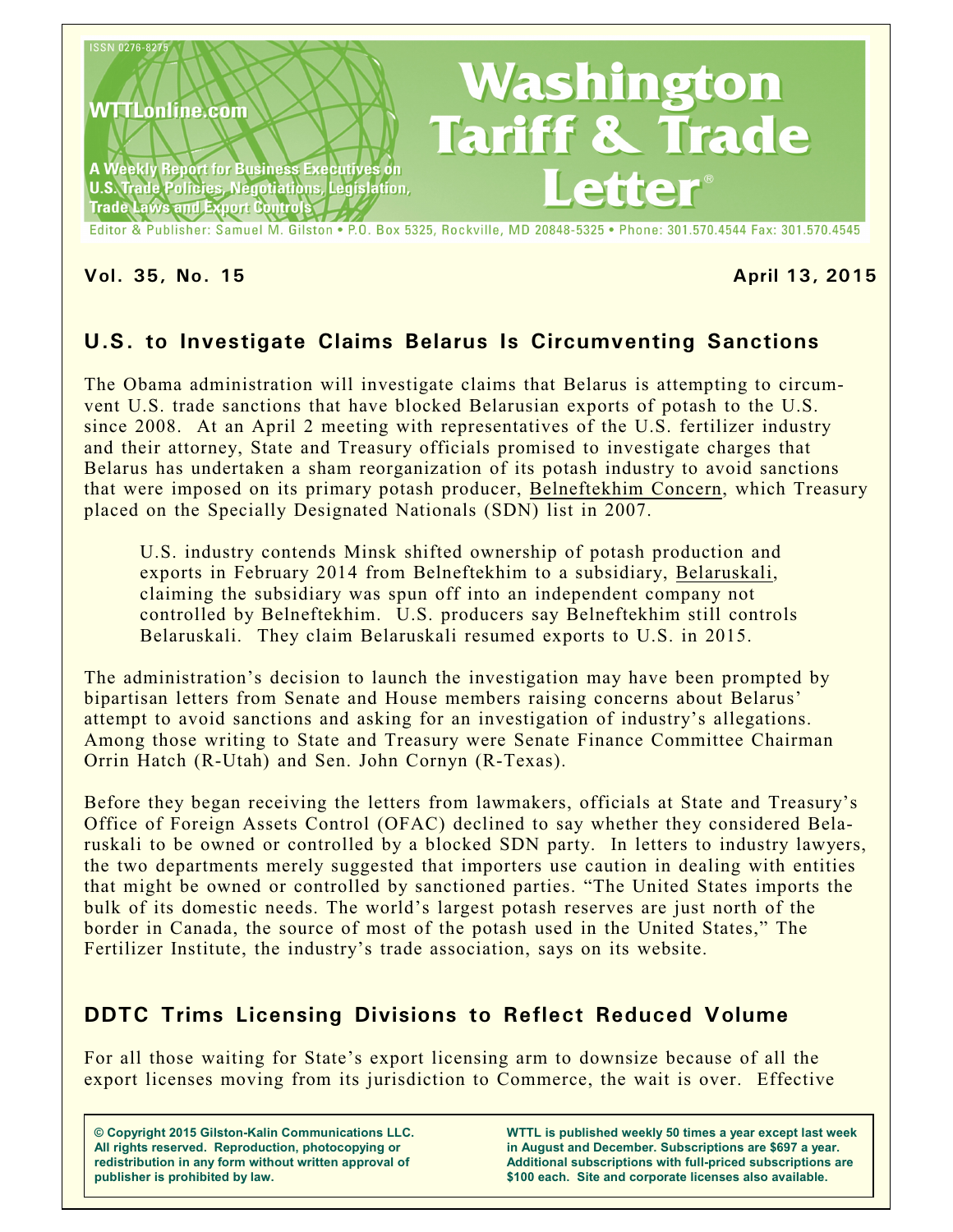April 20, the Office of Defense Trade Controls Licensing (DTCL) will reorganize from five subject-area licensing divisions to four to accommodate the reduced licensing load from export control reform (ECR), the Directorate of Defense Trade Controls (DDTC) announced April 10. The reform effort has caused a 36% drop in licensing volume and "has created a disparity in the volume of cases among the current divisions," the agency said in an industry notice posted on its website (see **WTTL**, March 23, page 3).

"Since 2013, DTCL has also experienced some downsizing through attrition. The new organizational structure will be leaner and will appropriately balance personnel and commodity volume to reflect the post-ECR environment while enabling DTCL to work toward meeting the directorate's strategic goals," it added.

The new divisions will be: Space, Missile, and Sensor Systems (U.S. Munitions List categories IV, V, XII, XV); Electronic and Training Systems (IX, XI, XIII, XVI, XVII, XVIII, XXI); Sea, Land, and Air Systems (II, VI, VII, VIII, XIX, XX); and Light Weapons and Personal Protective Equipment Systems (I, III, X, XIV). The previous Division 7 (E-Technologies and Training) will be rolled into a separate division called Plans, Personnel, Programs and Procedures, the agency said.

Lest industry worry, the change should be seamless, DDTC contends. "D-Trade will be configured to automatically route cases to the proper division based on the USML commodities on the application; no action is required by industry to adjust applications as a result of this reorganization," the notice said.

### **Administration Launches National Security Pitch for TPP**

Just as previous administrations have used national security to promote past free trade agreements (FTAs), the Obama White House is stepping up this argument to support a Trans-Pacific Partnership (TPP) deal. In an April 6 speech mostly addressing military issues in the Asia-Pacific region and the administration's "rebalance" toward Asia, Defense Secretary Ash Carter claimed TPP "makes strong strategic sense" and is one of the most important parts of the rebalance.

"In fact, you may not expect to hear this from a secretary of Defense, but in terms of our rebalance in the broadest sense, passing TPP is as important to me as another aircraft carrier," he told the McCain Institute at Arizona State University. Carter said other nations, implying China, will dictate rules in Asia if the U.S. doesn't.

"We must all decide if we are going to let that happen. The U.S. can either increase exports and cement its influence in the region or instead, we're going to take ourselves out of the game," he said. "As secretary of Defense, I see our military personnel demonstrate every day that American men and women, American innovation, and American hard work do not just compete, they outpace every other country in the world. By passing Trade Promotion Authority and finalizing a strong TPP, we'll allow American workers to do the same," he declared.

The trade community still expects Senate Finance Committee Chairman Orrin Hatch (R-Utah) to introduce his fast-track trade promotion authority (TPA) bill the week of April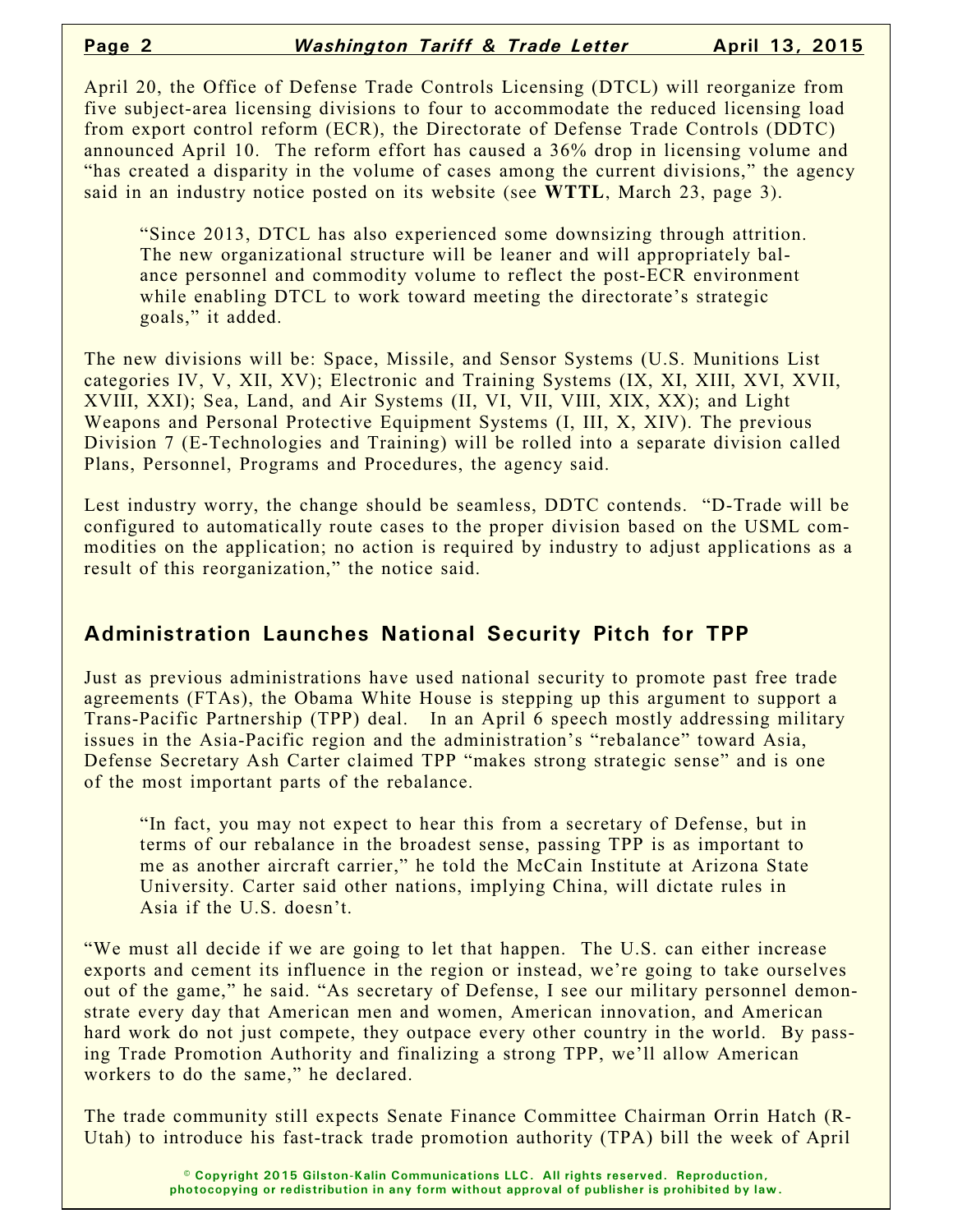13 when members return from their spring recess. "I'm pleased the Senate is expected to introduce a trade promotion authority bill next week," Commerce Secretary Penny Pritzker said on a call with reporters April 9, although she later explained her statement was based only on press reports she has read (see **WTTL,** March 30, page 1).

## **U.S. to Ask WTO to Hear Complaints Against Chinese Subsidies**

The U.S. isn't taking its usual slow pace in seeking World Trade Organization (WTO) dispute-settlement in its complaint against alleged Chinese subsidies tied to an export performance program for several emerging industries. After seeking consultations with Beijing Feb. 11 and holding three rounds of apparently unsuccessful consultations March 13 and April 1 and 2, Washington has asked the Dispute-Settlement Body (DSB) at its next meeting, April 22, to establish a panel to hear the U.S. complaint. China is expected to block that first request but won't be able to block the next one.

In February, the U.S. started consultations with China over certain measures that allegedly provide subsidies contingent on export performance to enterprises in several industries. One program is the Foreign Trade Transformation and Upgrading Demonstration Bases (Demonstration Bases) and the other is the Common Service Platforms (see **WTTL**, Feb. 16, page 5).

Demonstration Bases are industrial clusters for several Chinese industries, including textiles, agriculture, medical products, light industry, special chemical engineering, new materials, and hardware and building materials industries. Common Service Platforms are service suppliers to firms in Demonstration Bases. "These subsidies include the provision of discounted or free services through Common Service Platforms or the provision of cash grants. In addition, it appears that China provides certain other export-contingent subsidies to Chinese manufacturers, producers, and farmers," the original U.S. request for consultations stated.

In comparison to the quick action on the China complaint, the U.S. and New Zealand also will seek establishment of a panel April 22 to hear their complaints against import restrictions that Indonesia has imposed on horticulture products. The two countries initiated consultations in May 2014 after two earlier rounds of consultations in 2013.

# **FLIR Systems Settles SEC Charges of Bribing Saudi Officials**

Oregon-based defense contractor and sensor maker FLIR Systems April 8 settled Securities and Exchange Commission (SEC) charges of treating Saudi officials to travel and gifts to retain business in 2009. FLIR will pay a \$1 million penalty and \$7.5 million in disgorgement to settle charges of violating the Foreign Corrupt Practices Act (FCPA). Two employees in FLIR's Dubai office settled related charges in November 2014.

"The travel and gifts included personal travel and expensive watches provided by employees in FLIR's Dubai office to government officials with the Saudi Arabia Ministry of Interior (MOI). The extent and nature of the travel and the value of the gifts were concealed by certain FLIR employees and, as a result, were falsely recorded in FLIR's books and records," the SEC order noted. "FLIR had few internal controls over travel in its foreign sales offices at the time. Although FLIR had policies and procedures over travel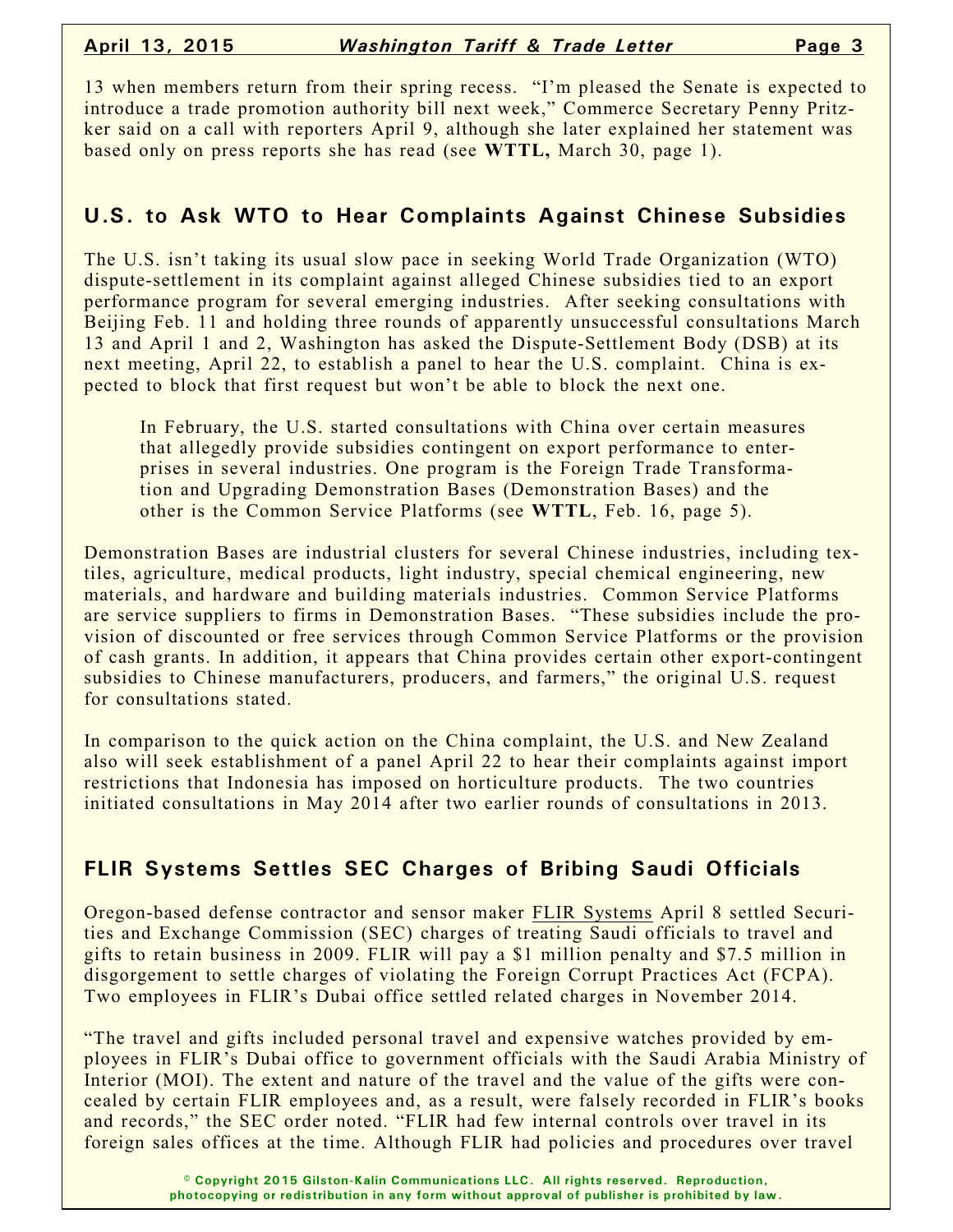for its domestic operations, there were no controls or policies in place governing the use of foreign travel agencies. Instead, FLIR foreign sales employees worked directly with FLIR's foreign travel agencies to arrange travel for themselves and others," the SEC added. The company neither admitted nor denied the charges.

Two ex-employees in FLIR's Dubai office agreed in November 2014 to pay SEC penalties to settle related charges. Stephen Timms, a U.S. citizen who resides in Thailand, and Yasser Ramahi, a U.S. citizen who lives in the United Arab Emirates, agreed to pay penalties of \$50,000 and \$20,000, respectively (see **WTTL**, Nov. 24, 2014, page 9).

"FLIR takes compliance very seriously and has policies and procedures in place to prevent such conduct," said FLIR President and CEO Andy Teich in a statement. "We selfreported the employees' activities to the relevant authorities upon discovering them and cooperated with the government's investigation. We have taken action to bolster our training, controls, and policies. The actions of the two former employees involved do not reflect the values of FLIR or the high standards to which we hold ourselves accountable. I am very pleased that we have fully resolved this matter and put it behind us," Teich said. Justice declined to pursue any case against FLIR, the company noted.

#### **WTO Appellate Body Upholds U.S. Implementation of Rulings**

The WTO Appellate Body (AB) has rejected Vietnam's appeal of a dispute-settlement panel's findings that Section 129 of the Uruguay Round Agreements Act (URAA) doesn't prevent the U.S. from implementing a WTO ruling properly. In particular, the AB agreed with the panel's decision that Section  $129(c)(1)$  is not inconsistent "as such" with the WTO Antidumping Agreement and the U.S. is permitted to apply Section 129 decisions only prospectively and not to unliquidated entries (see **WTTL**, Nov. 24, page 8).

The panel had issued a mixed determination, finding some U.S. practices inconsistent with WTO rules and others consistent. Only Vietnam appealed the decision on the issue of how Commerce treats unliquidated entries after it and the International Trade Commission (ITC) have completed the Section 129 process, which provides the mechanism for implementing WTO rulings.

The dispute involved the department's antidumping orders and administrative reviews of shrimp from Vietnam. The U.S. is scheduled to report on its compliance with the panel ruling at the April 22 meeting of the WTO Dispute-Settlement Body.

"We disagree with Viet Nam to the extent that it argues that the Panel rejected Viet Nam's claims on the basis that Viet Nam had not demonstrated that Section  $129(c)(1)$ precludes implementation of DSB recommendations and rulings with respect to all prior unliquidated entries," the AB stated in a report issued to parties March 25 and released publicly April 7. "Rather, we read the Panel's analysis in paragraph 7.266 of the Panel Report to focus on the evidence produced by the United States regarding alternative means of implementing DSB recommendations and rulings in respect of some prior unliquidated entries," it continued.

"As we understand it, the Panel found this evidence to undermine Viet Nam's assertion that Section  $129(c)(1)$  'in some general way' serves as a legal bar precluding implemen-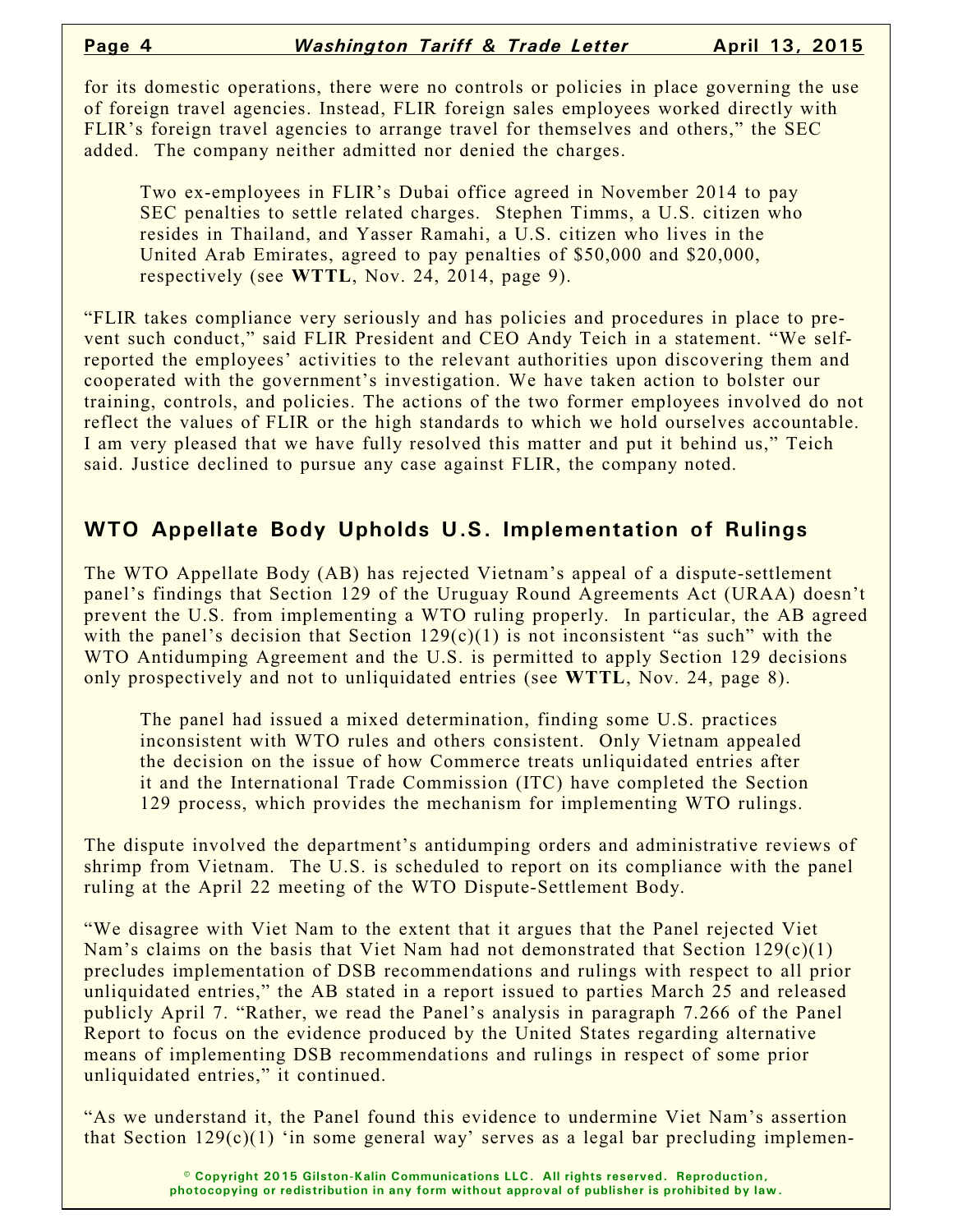tation of DSB recommendations and rulings in respect of prior unliquidated entries," it said. "In any event, evidence that the United States can implement DSB recommendations and rulings by using different means of implementation, and has done so, would appear to have been sufficient for the Panel to conclude that, contrary to what Viet Nam had argued, Section 129(c)(1) does not, itself, preclude implementation of DSB recommendations and rulings with respect to prior unliquidated entries," the AB determined.

### **Trade-Related Goods Jobs Show No Growth**

All of the export-related job growth in 2014 was due the increase in services-export jobs, with no change in goods-export jobs, Commerce reported April 9. The total number of export-related jobs edged up to 11.7 million in 2014 from 11.3 million in 2013. Goods exports, which include manufacturing, agriculture and mining, supported 7.1 million jobs in both years, while services exports added 400,000 jobs from the year before for a total of 4.6 million jobs in 2014, an almost 10% jump, the department estimates. The flat goods-related job number came as total goods exports increased 2.8% in 2014.

The number of export-related jobs last year compares to 7.2 million jobs that Commerce reported for 1990, including 4.2 million goods-export related jobs and 3.3 million services-export jobs. While trade jobs have grown 63% from 1990 to 2014, total U.S. goods exports have jumped 312%. At the same time, total private-sector employment has grown by almost 25 million jobs, underscoring the growing divergence between jobs and trade growth.

The new numbers come as supporters and opponents of fast-track trade promotion authority (TPA) and the Trans-Pacific Partnership (TPP) are in a cat fight over whether trade deals have created or lost jobs. The apples-and-oranges debate seems to hinge on different ways of calculating trade-related jobs. Trade supporters use export growth in their figures, while opponents use the trade deficit.

One of the difficulties in calculating the relationship between trade in dollars and jobs is the shrinking number of jobs tied to each billion dollars in exports. In 2013, the last year it posted these numbers, Commerce said each \$1 billion in goods exports supported 5,408 jobs. In 1990, that figure was 19,200 jobs and that number had declined steadily from 1983 when 25,369 jobs were supported per billion in exports. In its report on 1990 trade, Commerce attributed the decline to rises in productivity, changing product composition and more foreign content in domestically made end products, explanations that still apply today with foreign content being even greater.

Much of the debate has focused on trade changes under the U.S.-Korea Free Trade Agreement, under which bilateral trade has grown but also the U.S. trade deficit. Most of the growing deficit is due to the increase in imports of Korean cars and auto parts. Unmentioned in the debate are claims by Korea's Kia Motors that it has hired 3,000 workers at its West Point, Ga., plant and supports a total of 10,000 jobs regionally, including suppliers, or Hyundai Motors' hiring of 3,000 workers at its Montgomery, Ala., factory and supporting 5,500 more jobs from area suppliers, according to its website.

"It's not just the numbers that matter," U.S. Trade Representative (USTR) Michael Froman said on a press call April 9. "What matters are not just the number of jobs, but the kind of jobs that Americans want; jobs with solid paychecks and a sense of purpose, jobs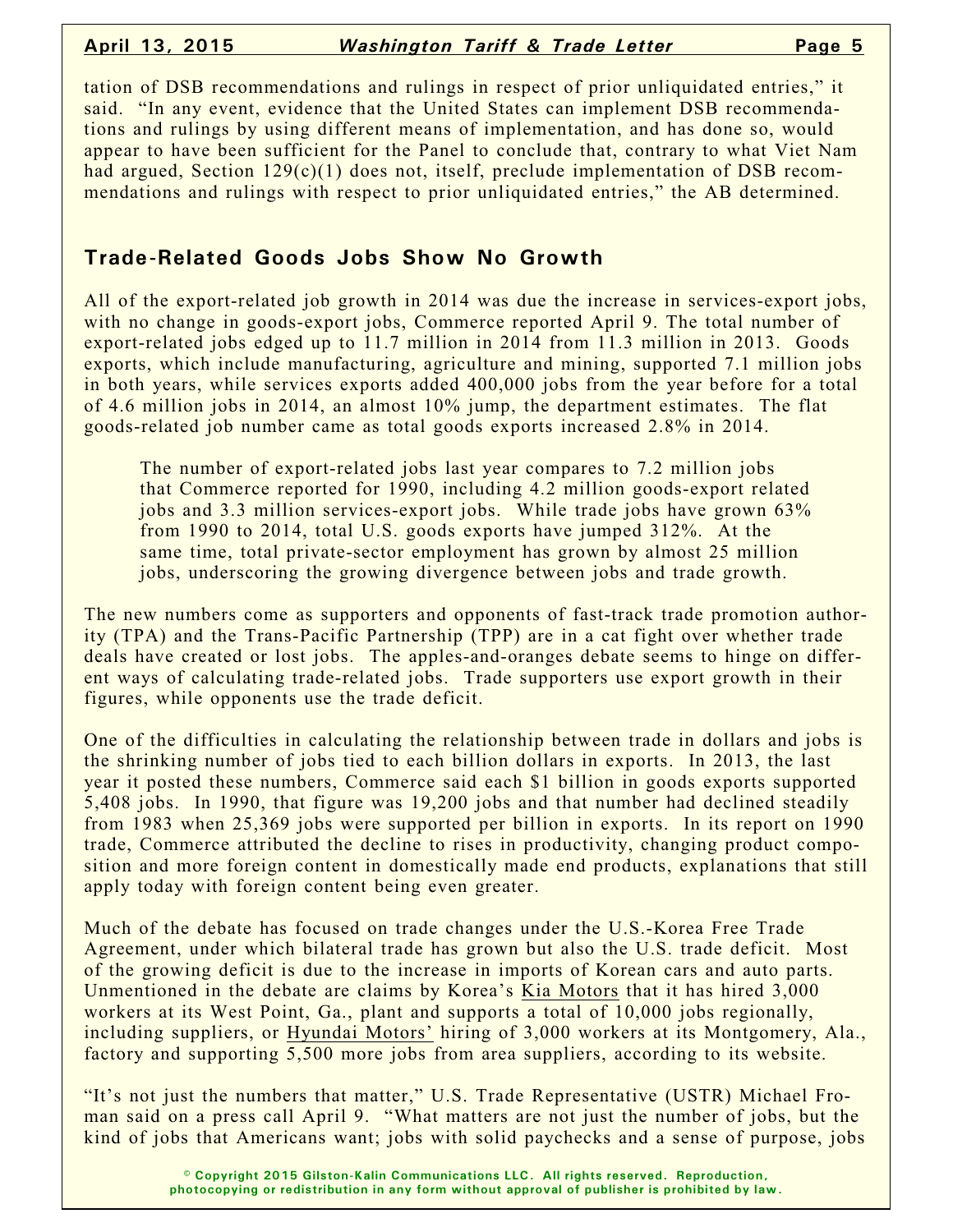with a future. Those are exactly the type of jobs that trade supports," he asserted. "We know that businesses that export are better able to weather economic downturns, so that jobs related to exports are more secure than jobs not related to exports," he added.

In addition to the jobs report, the Census Bureau released its annual profile of exporting and importing companies April 7, showing a decline in the number of exporters in 2013, the latest year reported, compared to 2012. There were 304,233 identified exporters in 2013, including manufacturers, wholesalers and others, compared to 305,669 in 2012, Census reported.

"The number of small- and medium-sized exporting companies decreased by 0.5 percent, from 298.8 thousand in 2012 to 297.3 thousand in 2013, while the number of large companies decreased by 0.1 percent, from 6,887 to 6,880," the report stated. "Large companies dominated manufacturers' exports, with 3.5 percent of manufacturing exporters (2,584 of 74,398) accounting for 80.9 percent of manufacturing export value (\$679 billion of \$839 billion)," Census noted.

### **Still Lots to Decide in Green Goods Talks**

In talks on an Environmental Goods Agreement (EGA), negotiators will have their work cut out for them, trying to cull a list of 600 possibly covered products down to a "comprehensive, commercially meaningful agreement that is also environmentally credible," a USTR official told reporters at an event in Washington April 7. At the next round of talks scheduled for the week of May 4 in Geneva, negotiators will "really start to have some discussions about which products there seems to be convergence on and should be part of [EGA] and which products perhaps people still have questions about," she said.

The basis for the list are the 54 products ministers from the Asia-Pacific Economic Cooperation Forum (APEC) agreed to include in September 2012. Beyond that list, there have also been calls to include such things from bicycles and electric cars to agricultural products such as ethanol.

The APEC list, which will be automatically in any agreement, includes renewable and clean energy technologies, such as solar panels, and gas and wind turbines; wastewater treatment technologies, such filters and ultraviolet (UV) disinfection equipment; air pollution control technologies, such as soot removers and catalytic converters; solid and hazardous waste treatment technologies, such as waste incinerators; and environmental monitoring and assessment equipment, such as air and water quality monitors, and manometers to measure pressure.

The additional product proposals reflect domestic champions and sensitivities. The official said the U.S. doesn't have a public position on a "magic number" of products. "It's important that these products really do make a contribution to environmental protection, but we don't have a magic number," she said. APEC's mandate was to reduce tariffs on environmental goods to 5% or less by the end of 2015. When the EGA is concluded, tariffs will be reduced on a most-favored-nation (MFN) basis, but will not touch existing antidumping or countervailing duties, including in ongoing disputes on solar panels, or subsidies, the official noted. To avoid any criticism of "free rider" countries that will benefit from the agreement without signing on to the tariff reductions, negotiators are trying to reach participation by a "critical mass" of 90% of global production. Talk are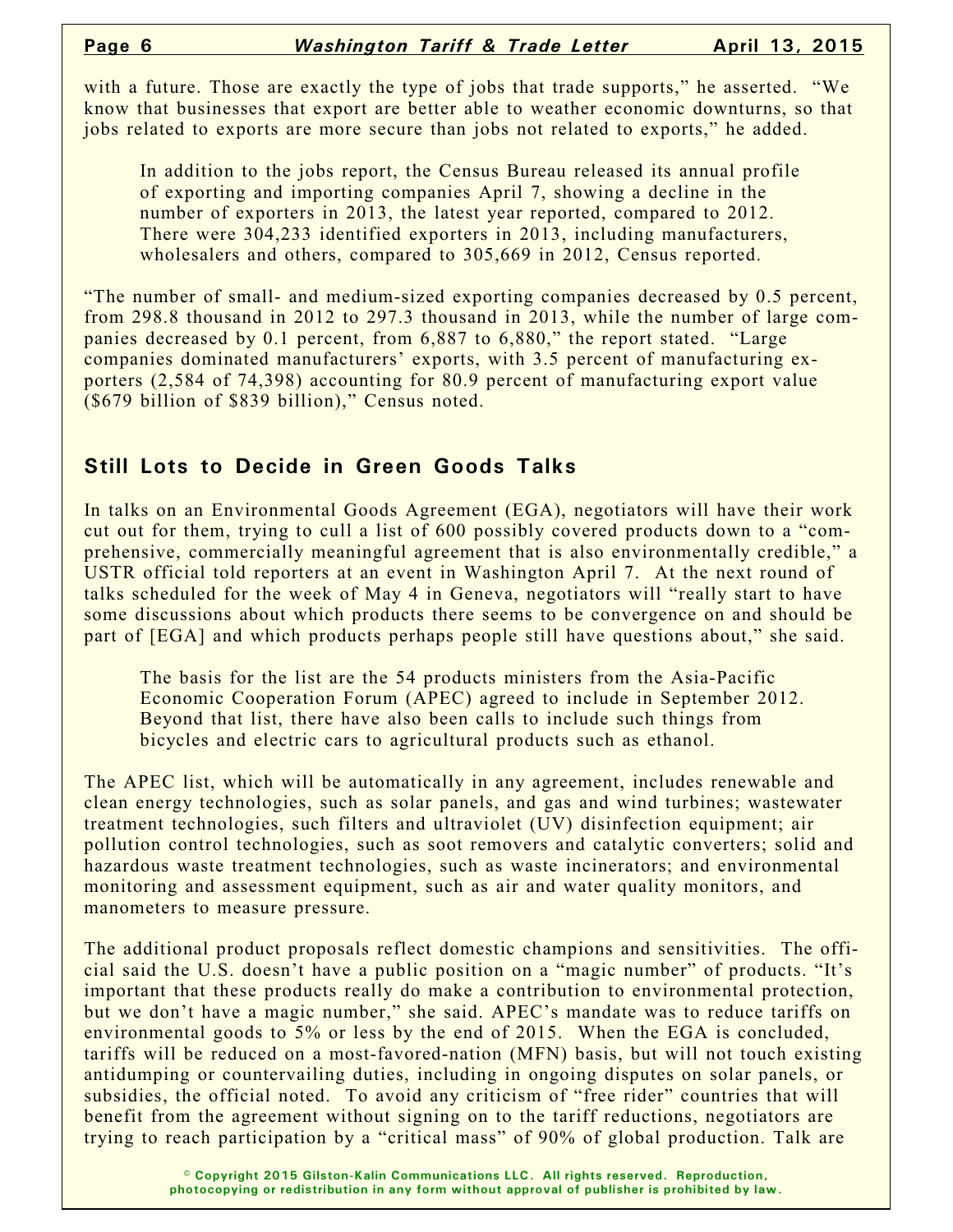"almost there, depending on the final product list," the official said. Once negotiators decide on the final or almost final list or products, then they will have to agree on potential tariff phase-out periods for products and countries. "We'll focus first on product coverage, then those discussions will materialize," the USTR official noted.

As far as timing, the official would not commit to a specific timetable. "We hope to move these negotiations forward, and hopefully have a very successful conclusion to these negotiations on a relatively rapid time scale. But substance will always dictate timing, so we'll see," she said.

The EGA talks started with 14 trading partners, including the U.S. and European Union. Since then, Iceland, Israel and Turkey have joined (see **WTTL**, Feb. 2, page 9). U.S. industry, including the U.S. Chamber of Commerce and the National Association of Manufacturers (NAM), supports the deal and commented on the new members.

"The original participant nations negotiating the EGA comprise 85 percent of the global market in environmental goods, which amounts to nearly \$1 trillion each year. While these nations represent a substantial portion of the global market, we also support a broadening of negotiating partners that are similarly interested in moving forward an ambitious EGA that will include the full range of environmental goods for tariff elimination." NAM wrote in its comment.

#### **Treasury Praises China, Warns Korea on Currency Manipulation**

Treasury's semiannual report to Congress April 9 on foreign exchange rate policies gives China another pass but warns Korea about its intervention. China has "reduced [its] level of intervention in the foreign exchange market, consistent with the commitment of China's government at the Sixth Round of the U.S.-China Strategic and Economic Dialogue," the department said. It also said the Chinese renminbi (RMB) "is one of the few currencies to remain relatively range-bound against the U.S. dollar over the past year."

Aside from these observations, Treasury said it "has concluded that no major trading partner of the United States met the standard of manipulating the rate of exchange between their currency and the United States dollar for purposes of preventing effective balance of payments adjustments or gaining unfair competitive advantage in international trade."

"China continues to work its way out of a significant undervaluation that led to large internal and external imbalances, and the Report concludes that fundamental factors for RMB appreciation remain intact, highlighting the need for further strengthening over the medium-term," Treasury said. "While China has made real progress, with its real effective exchange rate appreciating meaningfully over the past six months, these factors indicate an RMB exchange rate that remains significantly undervalued," it noted.

"Korean authorities have intervened to resist won appreciation in the context of a large and growing current account surplus, now at 6.3 percent of GDP," it said. "Treasury has intensified its engagement with Korea on these issues. We have made clear that the Korean authorities should reduce foreign exchange intervention, limiting it to the exceptional circumstance of disorderly market conditions, and allow the won to appreciate further. The authorities should also increase transparency of foreign exchange operation," it said.